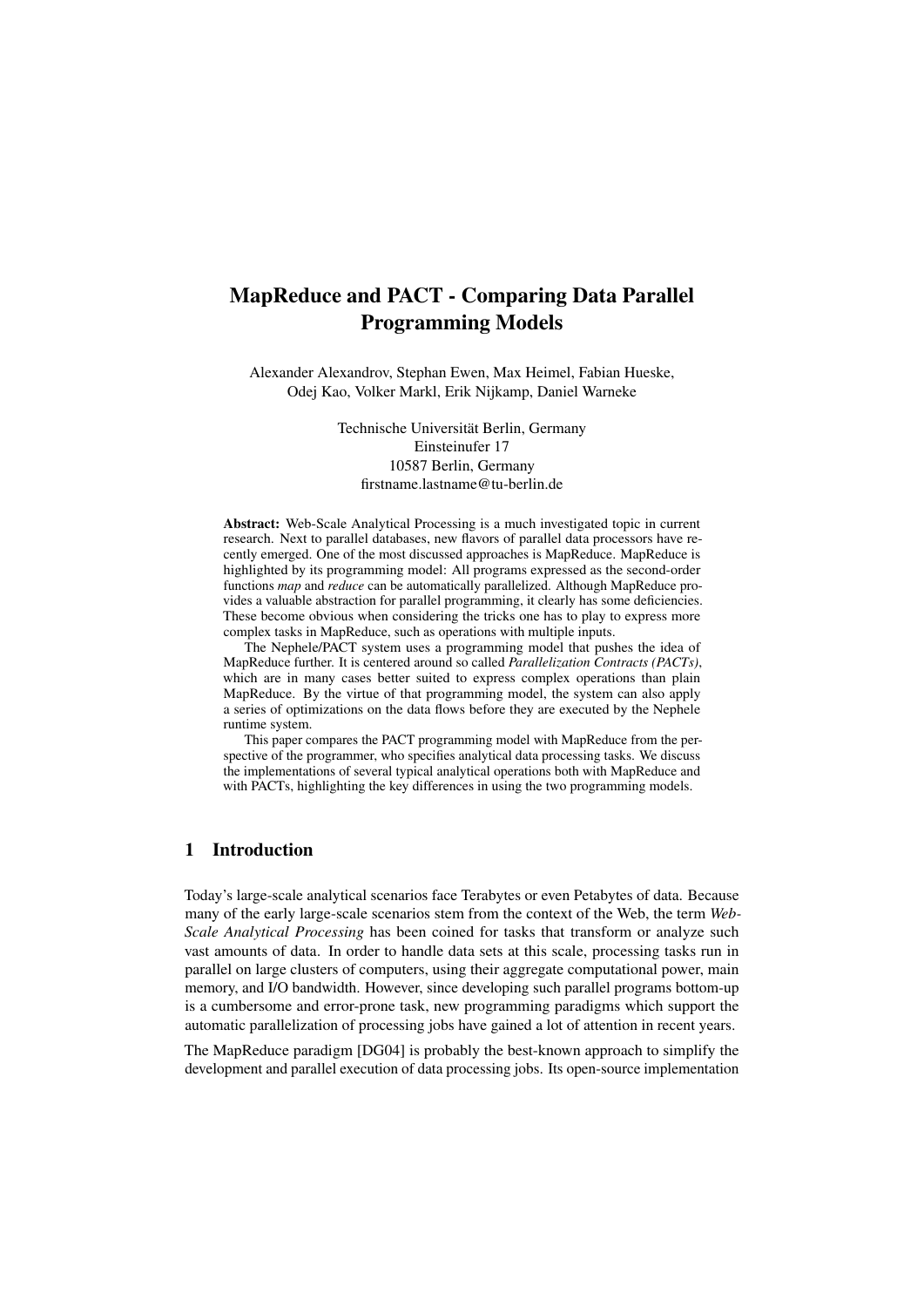Hadoop [Had] is very popular and forms the basis of many parallel algorithms that have been published in the last years ([VCL10, Coh09, Mah]). Compared to parallel relational databases, which have been been the predominant solution to parallel data processing, MapReduce proposes a more generic data and execution model. Based on a generic key/value data model, MapReduce allows programmers to define arbitrarily complex user functions which then are wrapped by second-order functions *map* or *reduce*. Both of these second-order functions provide guarantees on how the input data is passed to the parallel instances of the user–defined function at runtime. That way, programmers can rely on the semantics of the second-order functions and are not concerned with the concrete parallelization strategies.

However, even though the two functions *Map* and *Reduce* have proven to be highly expressive, their originally motivating use-cases have been tasks like log-file analysis or web-graph inverting [DG04]. For many more complex operations, as they occur for example in relational queries, data-mining, or graph algorithms, the functions *Map* and *Reduce* are a rather poor match [PPR+09]. A typical example is an operation that matches key/value pairs with equal keys from two different inputs. Such an operation is crucial for many tasks, such as relational joins and several graph algorithms [YDHP07]. To express it in MapReduce, a typical approach is to form a union of the inputs, tagging the values such that their originating input is known. The Reduce function separates the values by tag again to re-obtain the different input sets. That is not only an unintuitive procedure, programmer must also make explicit assumptions about the runtime parallelization while writing the user code. In fact, many implementations exploit the fact that MapReduce systems, like Hadoop, implement a static pipeline of the form *split*-*map*-*shuffle*-*sort*-*reduce*. The shuffle and sort basically exercise a parallel grouping to organize the data according to the Reduce function's requirements. Because all operations are customizable, many tasks are executed with appropriate custom split or shuffle operations. That way, MapReduce systems become a parallel process runtime that execute hard-coded parallel programs [DQRJ<sup>+</sup>10].

This clearly conflicts with the MapReduce's initial design goals. While highly customizing the behavior allows to run more complex programs, it destroys the idea of a declarative specification of parallelism, preventing any form of optimization by the system. Especially the incorporation of runtime adaptation to the parallelization methods (such as broadcasting or partitioning) requires a clear specification of the user function's requirements for parallelization, rather than a hard-coding of the method.

To overcome those shortcomings, we have devised a programming model that offers the same abstraction level as MapReduce but pushes its concepts further. It is centered around so called *Parallelization Contracts* (PACTs), which can be considered a generalization of MapReduce  $[BEH^+10]$ . The PACT programming model eases the expression of many operations and makes it more intuitive. Moreover, its extended expressiveness also enables several optimizations to be applied automatically, resulting in more efficient processing.

In this paper, we give a short introduction to both programming models and compare them from the perspective of the developer writing the data analysis tasks. We present tasks from the domains of relational queries, XQuery, data mining, and graph algorithms and present their implementations using MapReduce and PACT. We discuss the differences of the two programming models and the implications for the programmer. The remainder of the paper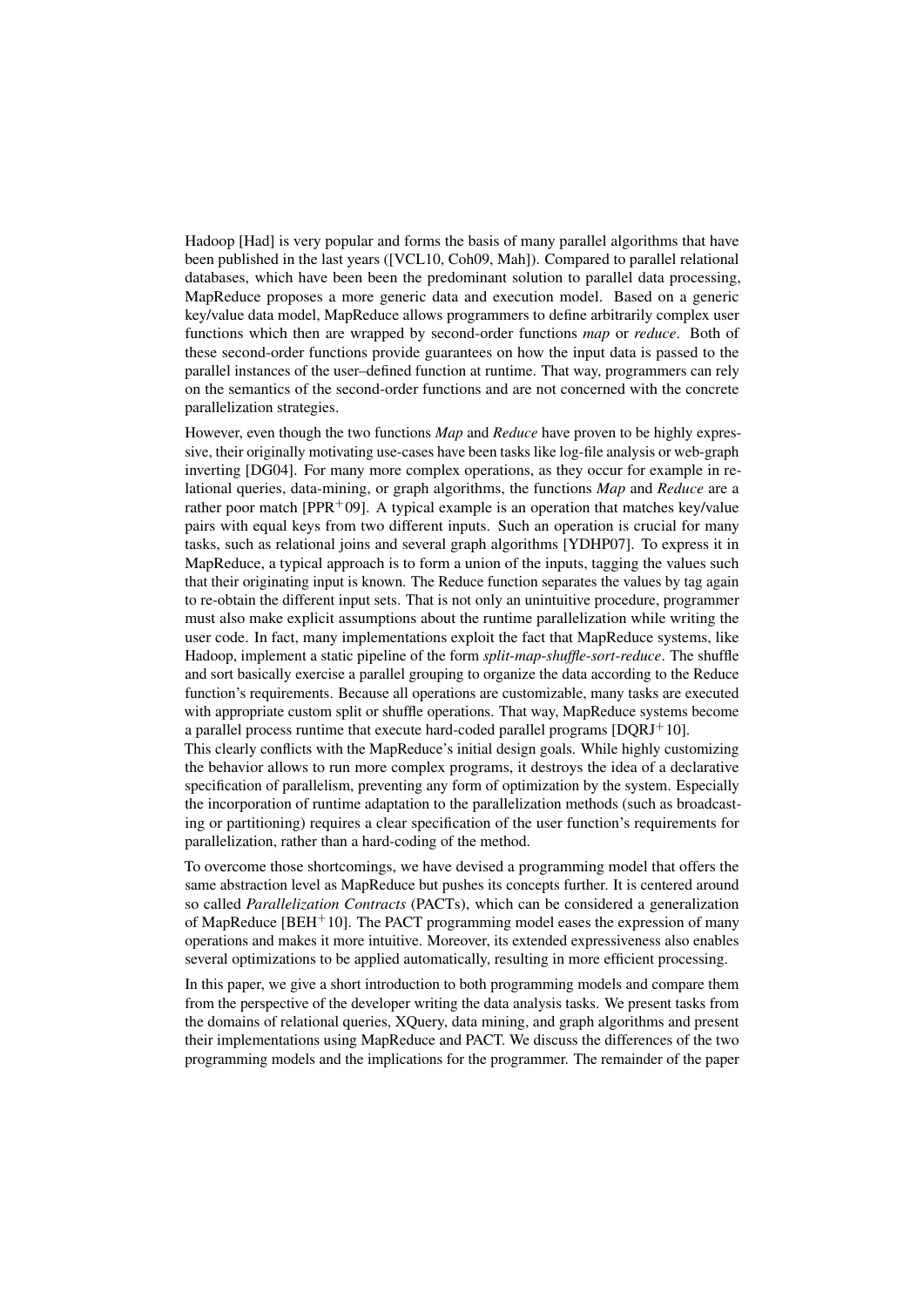

Figure 1: a) Map | b) Reduce

is structured as follows: Section 2 discusses the MapReduce and the PACT programming model in detail, highlighting key differences. Section 3 describes five typical analytical tasks and compares their MapReduce and PACT implementations. Section 4 discusses related work, Section 5 concludes the paper.

# 2 Parallel Programming Models

This section contrasts the parallel programming models MapReduce and PACT. Since the PACT programming model is a generalization of MapReduce, we start with a short recapitulation of MapReduce before introducing the extensions in the PACT programming model. A more thorough description of the PACT programming model can be found in  $[BEH+10]$ .

#### 2.1 The MapReduce Programming Model

The MapReduce programming model was introduced in 2004 [DG04]. Since then, it has become very popular for large-scale batch data processing. MapReduce founds on the concept of data parallelism. Its data model is key/value pairs, where both keys and values can be arbitrarily complex. A total order over the keys must be defined.

The key idea of MapReduce originates from functional programming and is centered around two second-order functions, *Map* and *Reduce*. Both functions have two input parameters, a set of key/value pairs (input data set) and a user-defined first-order function (user function). *Map* and *Reduce* apply the user function on subsets of their input data set. Thereby, all subsets are independently processed by the user–defined function.

*Map* and *Reduce* differ in how they generate those subsets from their input data set and pass them to the attached user function:

- *Map* assigns each individual key/value pair of its input data set to an own subset. Therefore, all pairs are independently processed by the user function.
- *Reduce* groups the key/value pairs of its input set by their keys. Each group becomes an individual subset which is then processed once by the user-defined function.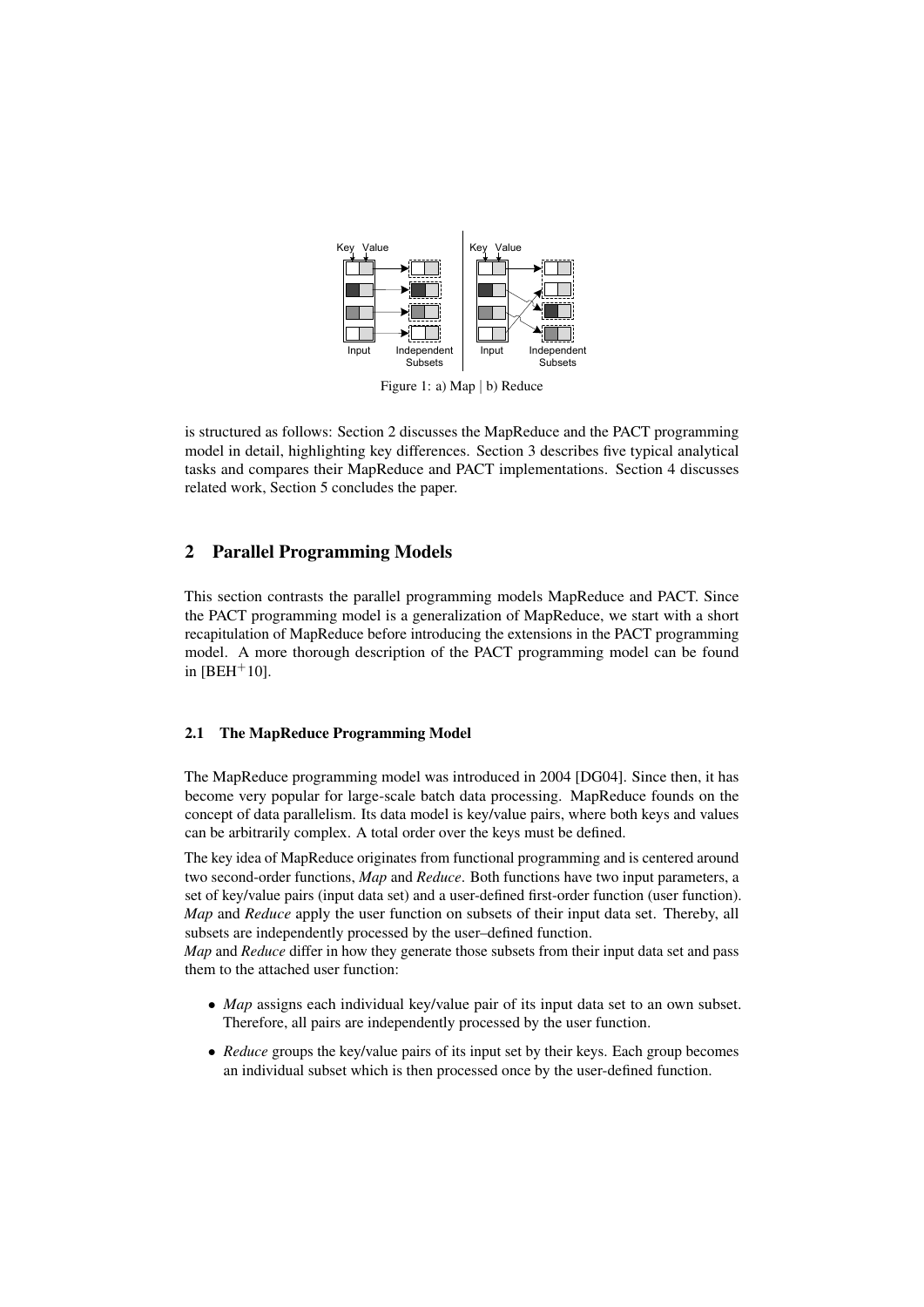Figure 1 depicts how *Map* and *Reduce* build independently processable subsets. Each subset is processed once by exactly one instance of the user-defined function. The actual functionality of the *Map* and *Reduce* operations is largely determined by their associated user functions. The user function has access to the provided subset of the input data and can be arbitrarily complex. User functions produce none, one, or multiple key/value pairs. The type of the produced keys and values may be different from those of the input pairs. The output data set of *Map* and *Reduce* is the union (without eliminating duplicates) of the results of all evaluations of the user function.

A MapReduce program basically consists of two stages which are always executed in a fixed order: In the first stage the input data is fed into the *Map* function that hands each key/value pair independently to its associated user function. The output of the *Map* function is repartitioned and then sorted by the keys, such that each group of key/value pairs with identical keys can be passed on to the *Reduce* function in the second stage. The user function attached to the *Reduce* can then access and process each group separately. The output of the *Reduce* function is the final output of the MapReduce program. As complex data processing tasks do often not fit into a single MapReduce program, many tasks are implemented using a series of consecutive MapReduce programs.

Since all invocations of the user functions are independent from each other, processing jobs written as MapReduce programs can be executed in a massively parallel fashion. In theory *Map* can be parallelized up the the number of input key/value pairs. *Reduce*'s maximum degree of parallelism depends on the number of distinct keys emitted in the map stage.

A prominent representative of a MapReduce execution engine is Apache's Hadoop [Had]. This paper focuses on the abstraction to write parallelizable programs. Therefore, we do not discuss the execution of MapReduce programs. Details can be found in [DG04].

#### 2.2 The PACT Programming Model

The PACT programming model  $IBEH<sup>+</sup>10$ ,  $ABE<sup>+</sup>101$  is a generalization of MapReduce [DG04] and is also based on a key/value data model. The key concept of the PACT programming model are so-called *Parallelization Contracts (PACTs)*. A PACT consists of exactly one second-order function which is called *Input Contract* and an optional *Output Contract*. Figure 2 visualizes the aspects of a PACT. An Input Contracts takes a first-order function with task-specific user code and one or more data sets as input parameters. The Input Contract invokes its associated first-order function with independent subsets of its

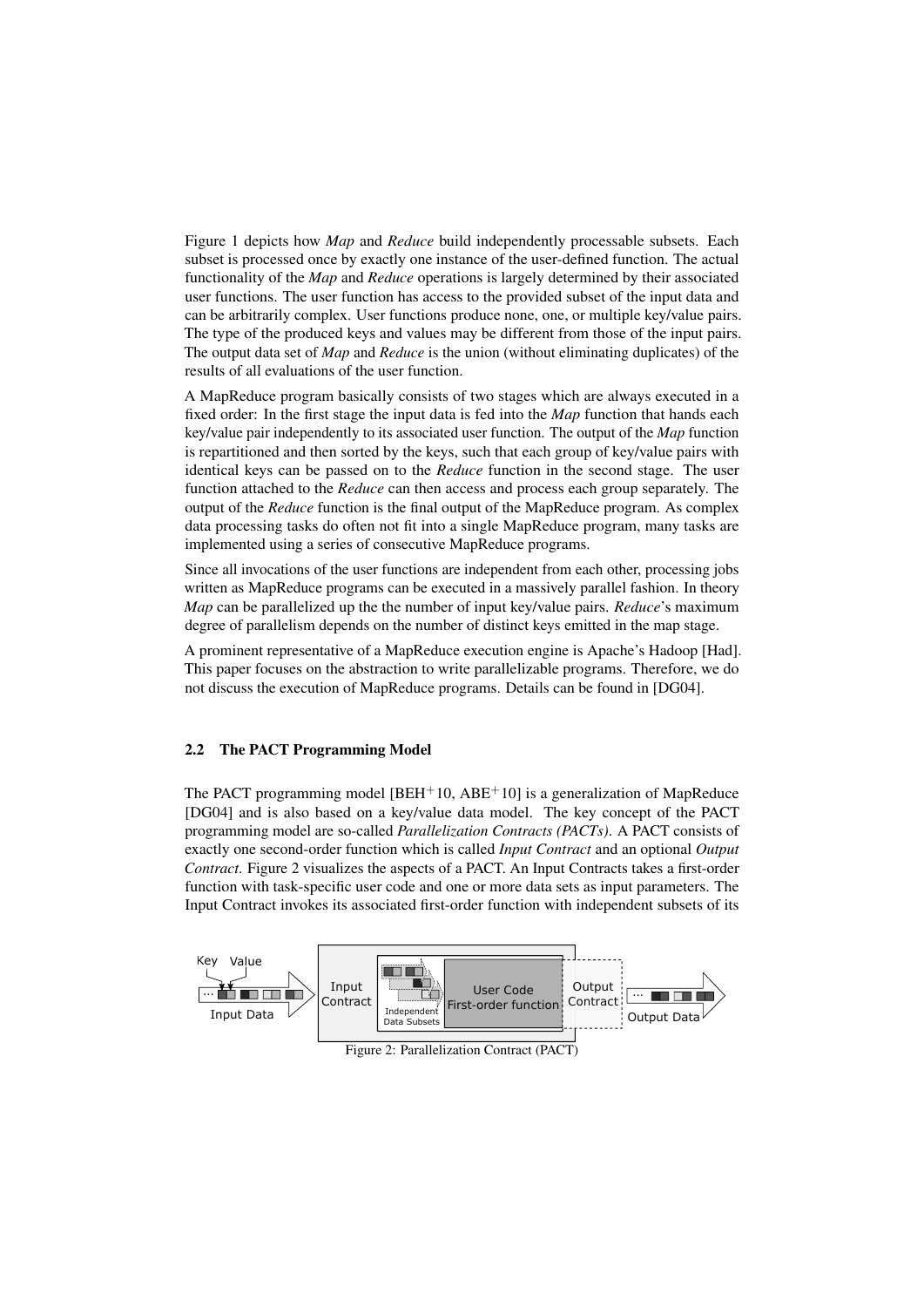input data in a data-parallel fashion. In the context of the PACT programming model, MapReduce's *Map* and *Reduce* functions are Input Contracts. The PACT programming model provides additional Input Contracts that complement *Map* and *Reduce*, of which we will use the following three in this paper:

- *Cross* operates on multiple inputs of key/value pairs and builds a Cartesian product over its input sets. Each element of the Cartesian product becomes an independent subset.
- *CoGroup* groups each of its multiple inputs along the key. Independent subsets are built by combining the groups with equal keys of all inputs. Hence, the key/value pairs of all inputs with the same key are assigned to the same subset.
- *Match* operates on multiple inputs. It matches key/value pairs from its input data sets with the same key. Each possible two key/value pairs with equal key form an independent subset. Hence, two pairs of key/value pairs with the same key are processed independently by possibly different instances of the user function, while the CoGroup contract assigns them to the same subset and guarantees to process them together.

Figure 3 illustrates how *Cross*, *Match*, and *CoGroup* build independently processable subsets.



Figure 3: a) Cross | b) Match | c) CoGroup

In contrast to Input Contracts, which are a mandatory component of each PACT, Output Contracts are optional and have no semantic impact on the result. Output contracts give hints about the behavior of the user code. To be more specific, they assert certain properties of a PACT's output data. An example of such an output contract is the *SameKey* contract. When attached to a Map function, it states that the user code will not alter the key, i.e. the type and value of the key remain after the user code's invocation and are the same in the output as in the input. Those hints can be exploited by an optimizer that generates parallel execution plans. The aforementioned SameKey contract can frequently help to avoid unnecessary repartitioning and therefore expensive data shipping. Hence, Output Contracts can significantly improve the runtime of a PACT program. Currently, developers must manually annotate user functions with Output Contracts. However, automatic derivation based on static code analysis, or suggestions inferred from runtime observations, are worth exploring.

In contrast to MapReduce, multiple PACTs can be arbitrarily combined to form more complex data processing programs. Since some PACTs naturally expect multiple input data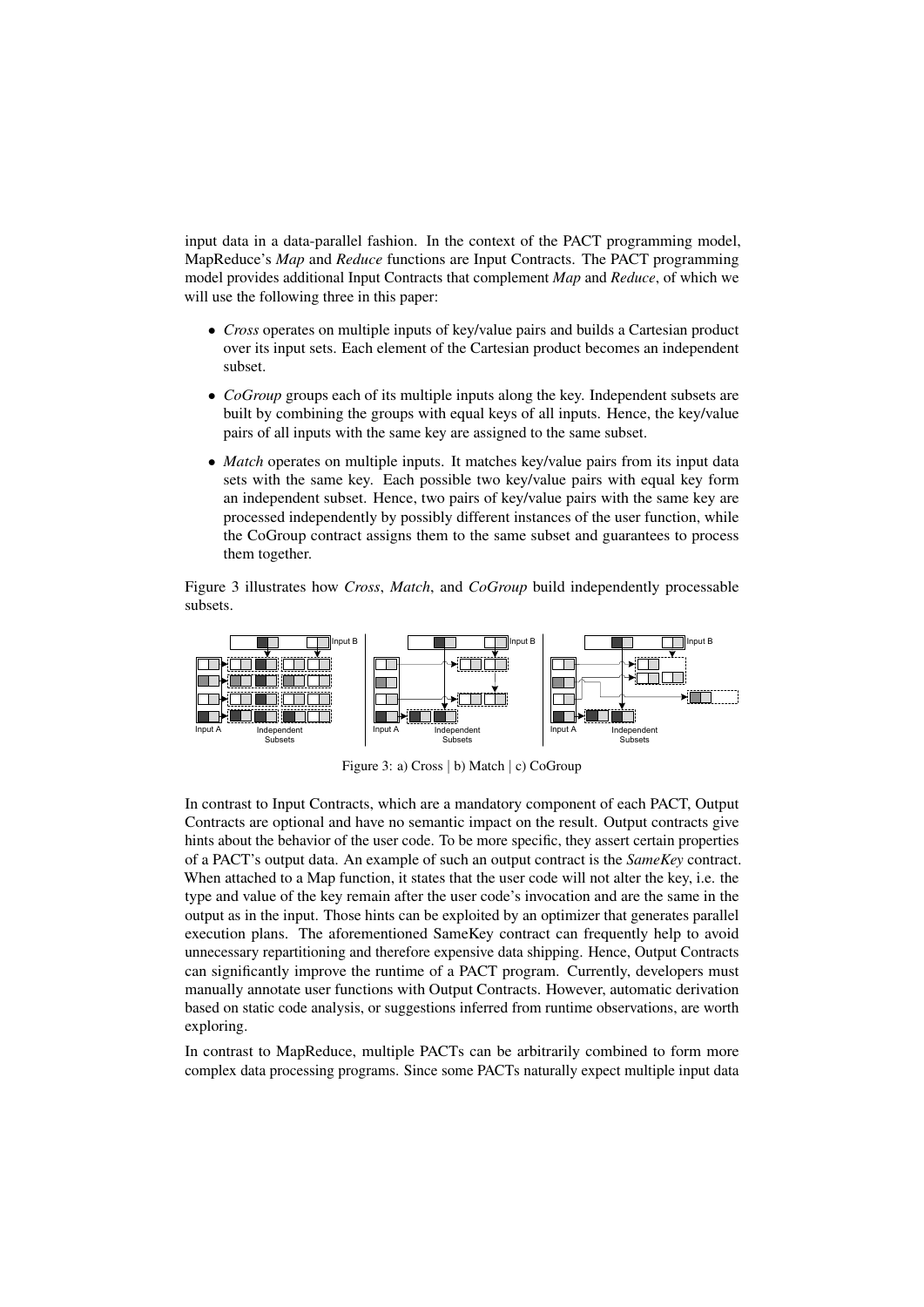sets, the resulting data processing program is not necessarily a strict pipeline like in the MapReduce case but can yield arbitrarily complex data flow graphs. In order to implement the program, each PACT in the data flow graph must be provided with custom code (the user function). Furthermore, at least one data source and data sink must be specified.

#### 2.3 Comparing MapReduce and PACT

For many complex analytical tasks, the mapping to MapReduce programs is not straightforward and requires working around several shortcomings of the programming model. Such shortcomings are for example the limitation to only one input, the restrictive set of two primitive functions *Map* and *Reduce*, and their strict order. The workarounds include the usage of auxiliary structures, such as the distributed cache, and custom partitioning functions. However, the necessity to apply such tricks destroys the desired property of transparent parallelization.

The PACT programming model has been explicitly designed to overcome the problems with more complicated analytical tasks. It is based on the concept of Input Contracts, which are a generalizations of the Map and Reduce functions. Compared to MapReduce, it offers several additions: First, it offers a richer set of parallelization primitives (which also include Map and Reduce). The generic definition of Input Contracts allows to extend this set with more special contracts. Second, with the concept of Output Contracts it is possible to declare certain properties of the user functions to improve efficiency of the task's execution. Thirdly, PACTs can be freely assembled to data flows, in contrast to MapReduce's fixed order of *Map* and *Reduce*. Hence, PACT avoids identity mapper or reducer which are frequently required within MapReduce implementation. All those features of the PACT programming model significantly ease the implementation of many complex data processing tasks, compared to the MapReduce approach.

MapReduce programs are always executed with a fixed strategy. The input data is read from a distributed filesystem and fed to the Map function. The framework repartitions and sorts the output of the Map function by the key, groups equal keys together and calls the Reduce function on each group. Due to the declarative character of Input Contracts, PACT programs can have multiple physical execution plans with varying performance. For example, the definition of the Match contract is such that a parallel execution of the attached user function can choose among the following strategies: 1) repartition and sort both inputs by the key (in the same way as MapReduce), or 2) broadcast one of the inputs to all instances and not transferring data from the other input between parallel instances. The choice of the execution strategy is made by the PACT compiler, which translates PACT programs to parallel schedules for the Nephele runtime. The compiler uses an optimizer in a similar fashion as a relational database and selects the strategies that minimize the data shipping for the program. We refer to  $[BEH<sup>+</sup>10]$  for details.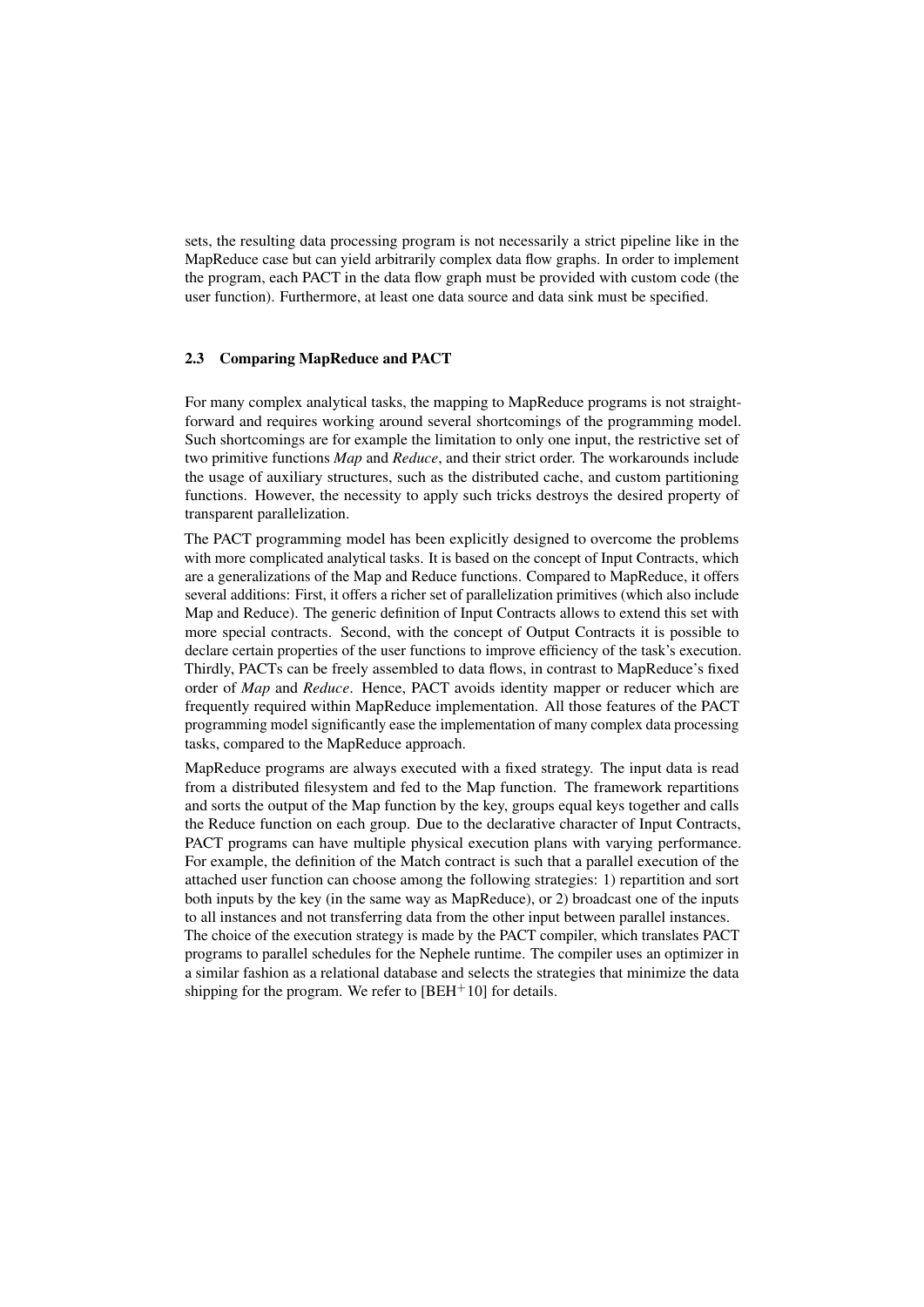## 3 Comparing Common Task Implementation

In this section we present a selection of common data analysis tasks. The tasks are taken from the domains of relational OLAP queries, XQuery, data mining, and graph analysis algorithms. For each task we give a detailed description and implementations for both programming models, MapReduce and PACTs, pointing out key differences and their implications. All of the presented PACT implementations were designed manually. While Nephele/PACT takes away much work from the programmer, the actual process of defining a given problem as a PACT program still has to be done manually. The automatic generation of PACT programs from declarative languages like SQL or XQuery is a field of research.

#### 3.1 Relational OLAP Query

*Task* Even though relational data is traditionally analyzed through parallel relational database management systems, there is increasing interest to process it with MapReduce and related technologies [TSJ+09]. Fast growing data sets of semi-structured data (e.g. clicklogs or web crawls) are often stored directly on file systems rather than inside a database. Many enterprises have found an advantage in a central cheap storage that is accessed by all of their applications alike. For the subsequent analytical processing, declarative SQL queries can be formulated as equivalent MapReduce or PACT programs. Consider the SQL query below. The underlying relational schema was proposed in  $[PPR<sup>+</sup>09]$  and has three tables: Web-page documents, page rankings, and page-visit records. The query selects the documents from the relation Documents d containing a set of keywords and joins them with Rankings  $r$ , keeping only documents where the rank is above a certain threshold. Finally, the anti-join (the *not exists* subquery) reduces the result set to the documents not visited at the current date.

```
1: SELECT *<br>2: FROM D
    FROM Documents d JOIN Rankings r
3: ON r.url = d.url
4: WHERE CONTAINS(d.text, [keywords])
5: AND r.rank > [rank]
6: AND NOT EXISTS
7: (SELECT * FROM Visits v
8: WHERE v.url = d.url AND v.visitDate = CURDATE());
```
*MapReduce* To express the query in MapReduce, we intuitively need two successive jobs, which are shown on the left-hand side of Figure 4: The first MapReduce job performs an inner-join (lines 1-5 of the sample query), the second one an anti-join (lines 6-8). The first Map task processes the input relations Documents d, Rankings  $r$  and carries out the specific selection (line 4-5) based on the source relation of the tuple. To associate a tuple with its source relation, the resulting value is augmented with a lineage tag. The subsequent reducer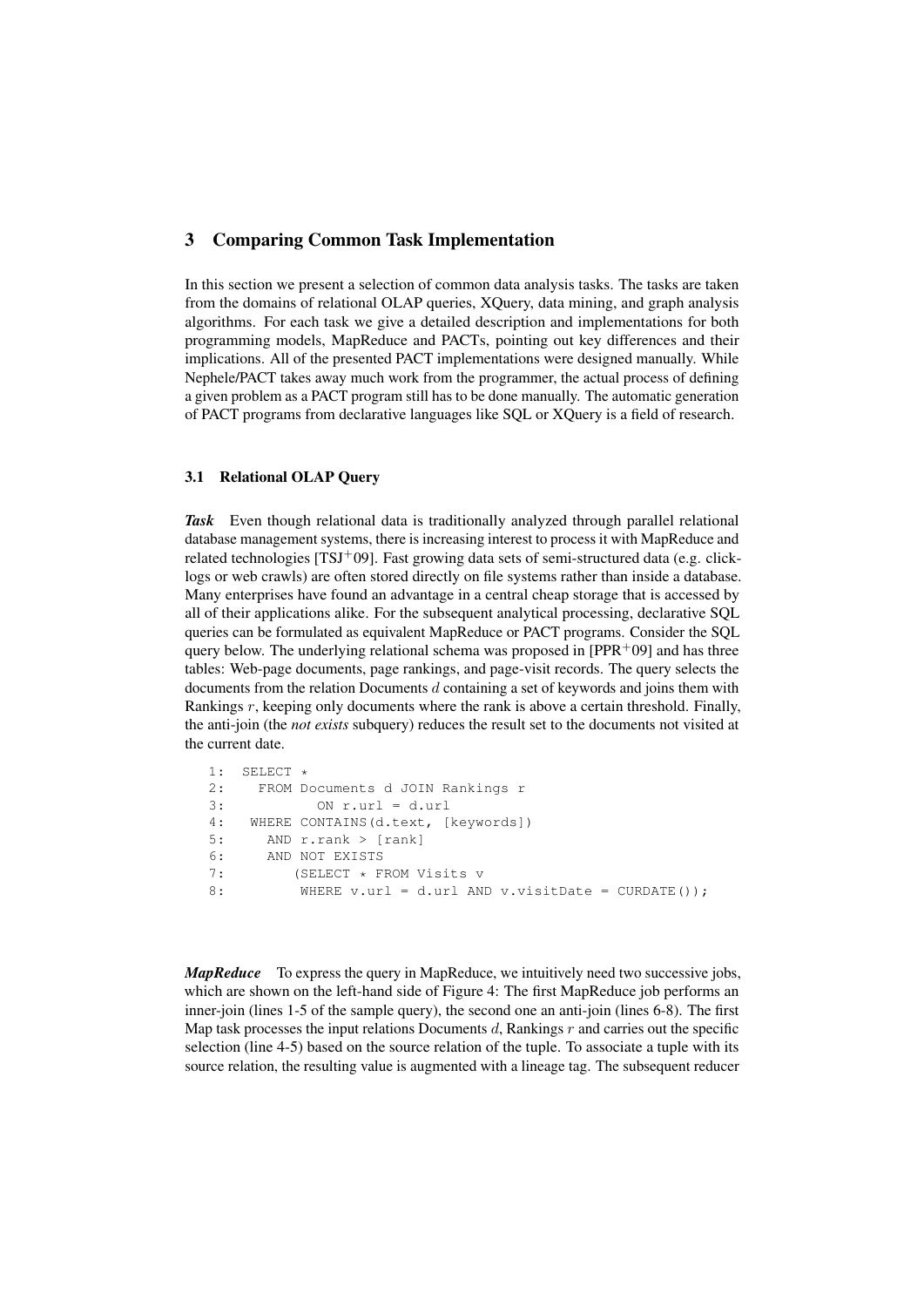collects all tuples with equal key, forms two sets of tuples based on the lineage tag and forwards all tuples from  $r$  only if a tuple from  $d$  is present. The second mapper acts as an identity function on the joined intermediate result  $j$  and as a selection on the relation Visits  $v$ . Finally, the second reducer realizes the anti-join by only emitting tuples (augmented with a lineage tag 'j') when no Visits tuple (augmented with a lineage tag 'v') with an equal key is found.

The implementation can be refined to a single MapReduce job. Since the key is the same for the join and anti-join, both operations can be done together in a single reduce operation. As before, the mapper forms a tagged union of all three inputs and the reducer separates the values for each key, based on their lineage. The reduce function concatenates the values from the d and r, if no value from v is found. The advantage of this implementation is that all inputs are repartitioned (and hence transferred over the network) only once.



Figure 4: OLAP query as MapReduce (left) and PACT program (right).

*PACT* The corresponding PACT program for the query is illustrated on the right-hand side of Figure 4. The selections on the relations  $d, r, v$  are implemented by three separate user functions attached to the Map contract. The first Reduce task of the original MapReduce implementation is replaced by a Match task. Since the Match contract already guarantees to associate all key/value pairs with the same key from the different inputs pairwise together, the user function only needs to concatenate them to realize the join. The SameKey output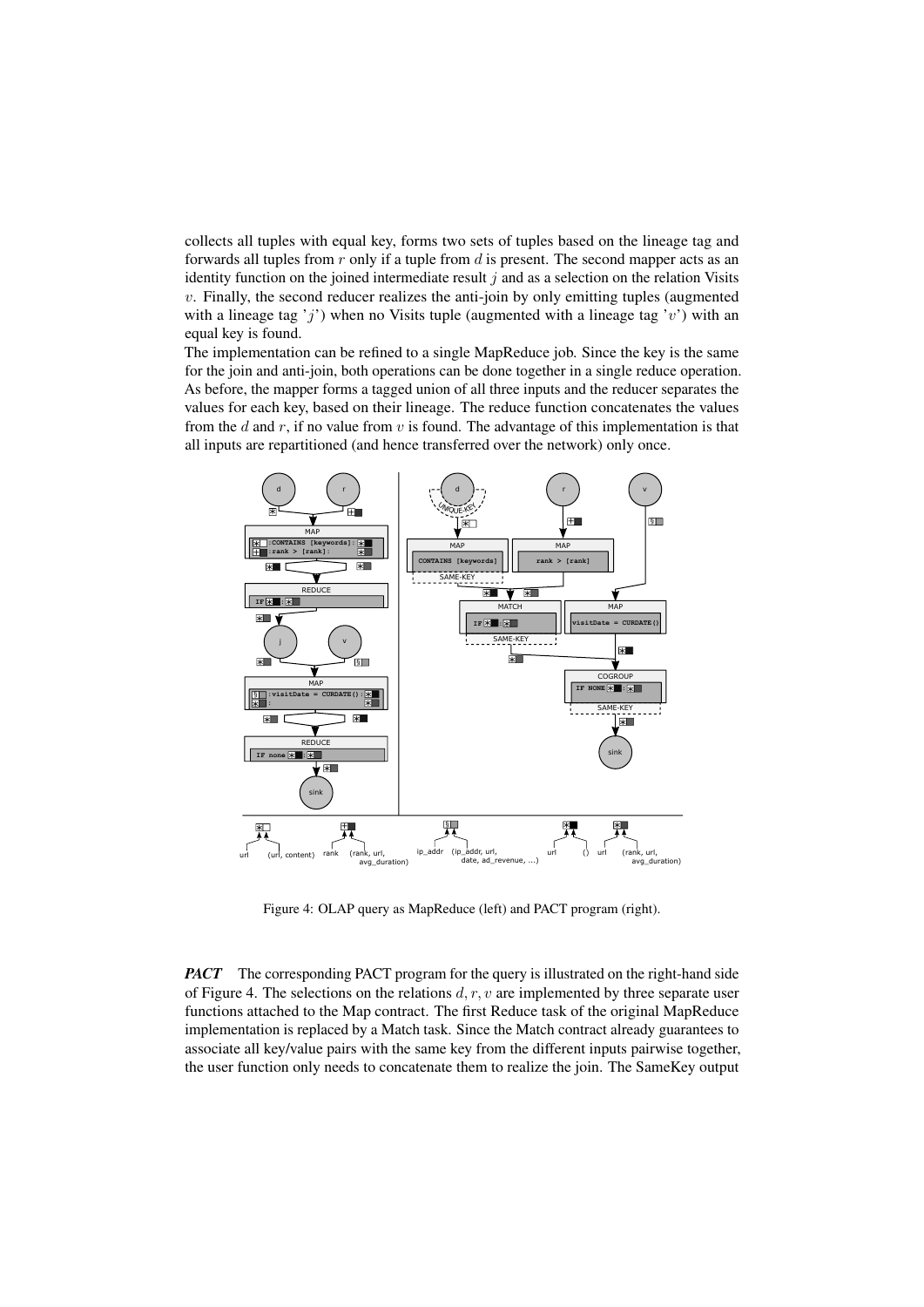contract is attached to the Match task, because the URL, which has been the key in the input, is still the key in the output. Ultimately, the CoGroup task realizes the anti-join by emitting the tuples coming from the Match task, if for the current invocation of the CoGroup's user function the input of selected tuples from relation  $v$  is empty.

With the *SameKey* output contract attached to the Match, the compiler infers that any partitioning on the Match's input exists also in its output<sup>1</sup>. If the Match is parallelized by partitioning the inputs on the key, the system reuses that partitioning for the CoGroup and only partitions the *visits* input there. That yields the same efficient execution as the handtuned MapReduce variant that uses only a single job. However, the PACT implementation retains the flexibility to parallelize the Match differently in case of varying input sizes. In future versions, even dynamic adaption at runtime based on observed behavior of the user-code might be possible.

#### 3.2 XQuery

*Task* XML is a popular semi-structured data model. It has been adopted by many webrelated standards (e.g. XHTML, SVG, SOAP) and is widely used to exchange data between integrated business applications. Because XML is self-describing, it is also a frequent choice for storing data in a format that is robust to application changes. XML data is typically analyzed by evaluating XQuery statements. As the volume of the data stored in XML increases, so does the need for parallel XQuery processors.

The following example shows an XML file describing employees and departments. The XQuery on the right-hand side finds departments with above-average employee count and computes their average salaries.

 $\overline{\phantom{a}}$ 

| $<$ company><br><departments><br/><dep <br="" id="D1" name="HR"><math>active="true"</math><br/><math>[\ldots]</math><br/></dep></departments><br><employees><br/><emp <br="" id="E1" name="Kathy"><math>salary="2000" dep="D1*/&gt;</math><br/><math>[\ldots]</math><br/></emp></employees><br>$\langle$ /company> | let \$avgcnt := $avg($<br>for \$d in //departments/dep<br>let $\frac{1}{e}$ := //employees/emp[@dep= $\frac{1}{d}$ ]<br>return count (\$e) )<br>for \$d in //departments/dep<br>let $\leq \frac{1}{2}$ :=//employees/emp[@dep= $\frac{1}{2}d$ /@id]<br>where $count($ \$e) >\$avqcnt<br>and data $(\frac{6}{3}d)/\sqrt{6}$ active) = "true"<br>return<br><department>{<br/><math>\langle</math>name&gt;{data(\$d//@name)}<math>\langle</math>/name&gt;,<br/><avgsal>{avg(\$e//@salary)}</avgsal><br/>}</department> |
|--------------------------------------------------------------------------------------------------------------------------------------------------------------------------------------------------------------------------------------------------------------------------------------------------------------------|---------------------------------------------------------------------------------------------------------------------------------------------------------------------------------------------------------------------------------------------------------------------------------------------------------------------------------------------------------------------------------------------------------------------------------------------------------------------------------------------------------------------|
|                                                                                                                                                                                                                                                                                                                    |                                                                                                                                                                                                                                                                                                                                                                                                                                                                                                                     |

a) XML data excerpt | b) XQuery example

<sup>&</sup>lt;sup>1</sup>Omitting Match's output contract prevents reusing its partitioning. If the Match is parallelized through the partitioning strategy, the execution is similar to that of the original MapReduce implementation with two jobs.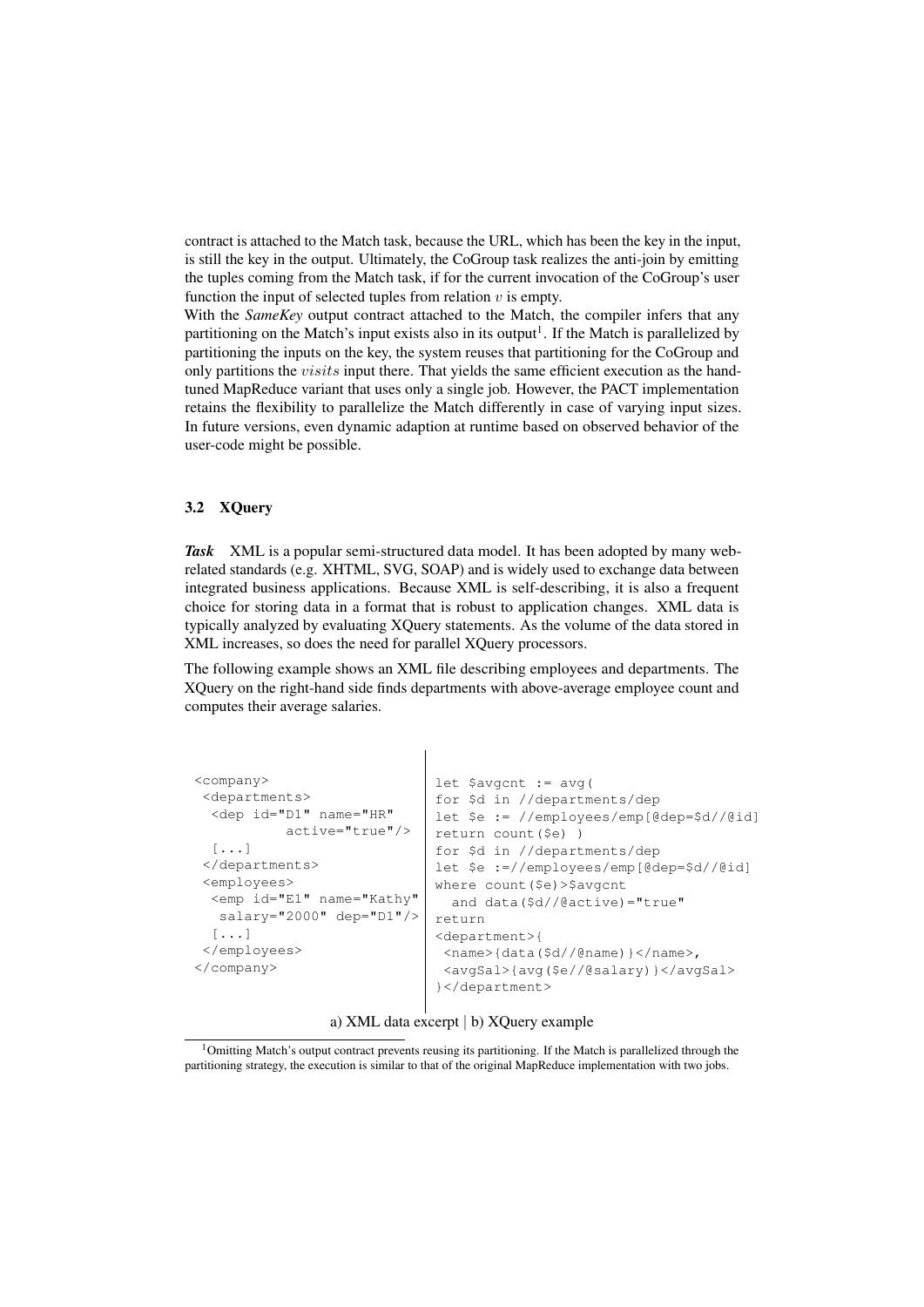

Figure 5: XQuery implementation for MapReduce (left) and PACT (right).

*MapReduce* Implementing the above XQuery requires in total three MapReduce jobs, as depicted on the left-hand side of Figure 5. The individual jobs are described in the following:

- The first MapReduce job (top) projects employee tuples from the XML file and aggregates the number of employees and their average salary per department. While the mapper performs the projection, the reducer consumes the employee tuples per department and takes care of the aggregations.
- The second job (middle) computes the average number of employees per department. The mapper consumes the result of the first job. Since a global aggregate needs to be computed, a NULL-key is assigned. The reducer performs the global aggregation. The output is a single number that is written to the distributed filesystem.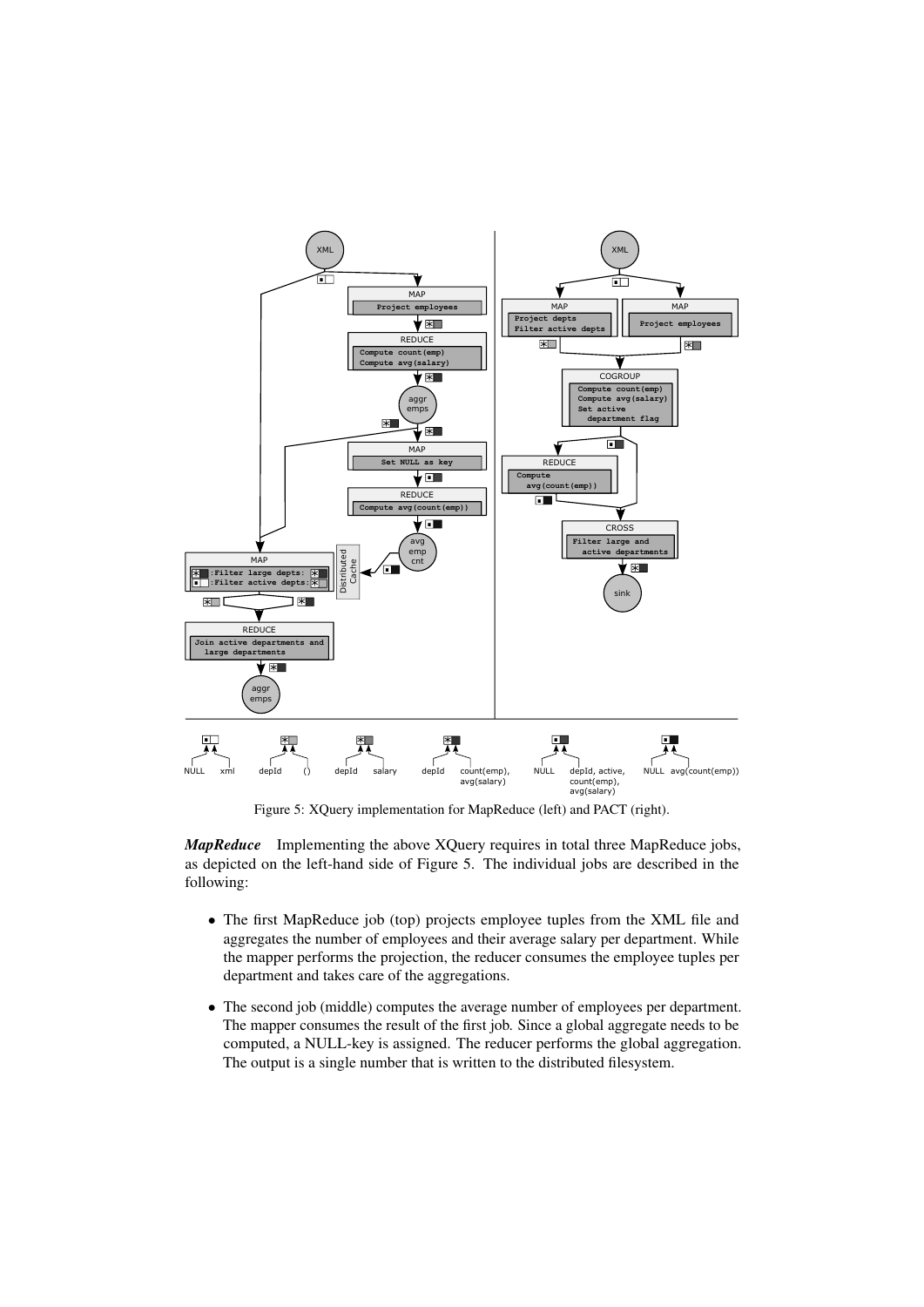• The last job combines the departments with the results of the first two jobs. As an initialization step, the result from the second job is added to an auxiliary structure called *Distributed Cache*. Values in the distributed cache are copied to each node so that they are locally accessible to each instance of the mapper. In the actual job, the mapper takes both the original XML file and the result from the first job as input. For records from the original XML file, it selects the active departments. For records from the result of the first job, it compares the employee count against the value from the distributed cache and selects only those with a larger count. It uses the same method of augmenting the key/value pairs with a lineage tag, as described in Section 3.1. The reducer then performs the join in the same fashion as the first reducer for the query given in Section 3.1.

*PACT* For the PACT implementation of the XQuery, we can make use of the more flexible set of operators (right-hand side of Figure 5). We first use two Map contracts to project employee and active department tuples from the XML file. The CoGroup contract groups employees by their department and compute the number of employees as well as the average salary in the department. Furthermore, an activity flag is set to true if the department is active. Subsequently a Reduce contract is used to compute the average number of employees across all departments. The resulting average number is joined with all tuples via a final Cross contract that filters for those departments which are active and have more than average employees.

#### 3.3 K-Means Clustering Iteration

*Task* K-Means is a widely used data mining procedure to partition data into k groups, or clusters, of similar data points. The algorithm works by iteratively adjusting a set of  $k$ random initial cluster centers. In each iteration data points are assigned to their nearest<sup>2</sup> cluster center. The cluster centers are then recomputed as the centroid of all assigned data points. This procedure is continued until a convergence property is met.

The following pseudo code sketches the K-Means algorithm:

```
1: initialize k random initial centers
2: WHILE NOT converged
3: FOR EACH point
4: assign point to most similar center
5: FOR EACH center
6: center = centroid of assigned points
7: END
```
For the parallel implementations we will look at how to implement one iteration of K-Means. This single iteration can then be started as many times as needed from a control program.

<sup>&</sup>lt;sup>2</sup> According to a specified distance measure, for example the Euclidean distance.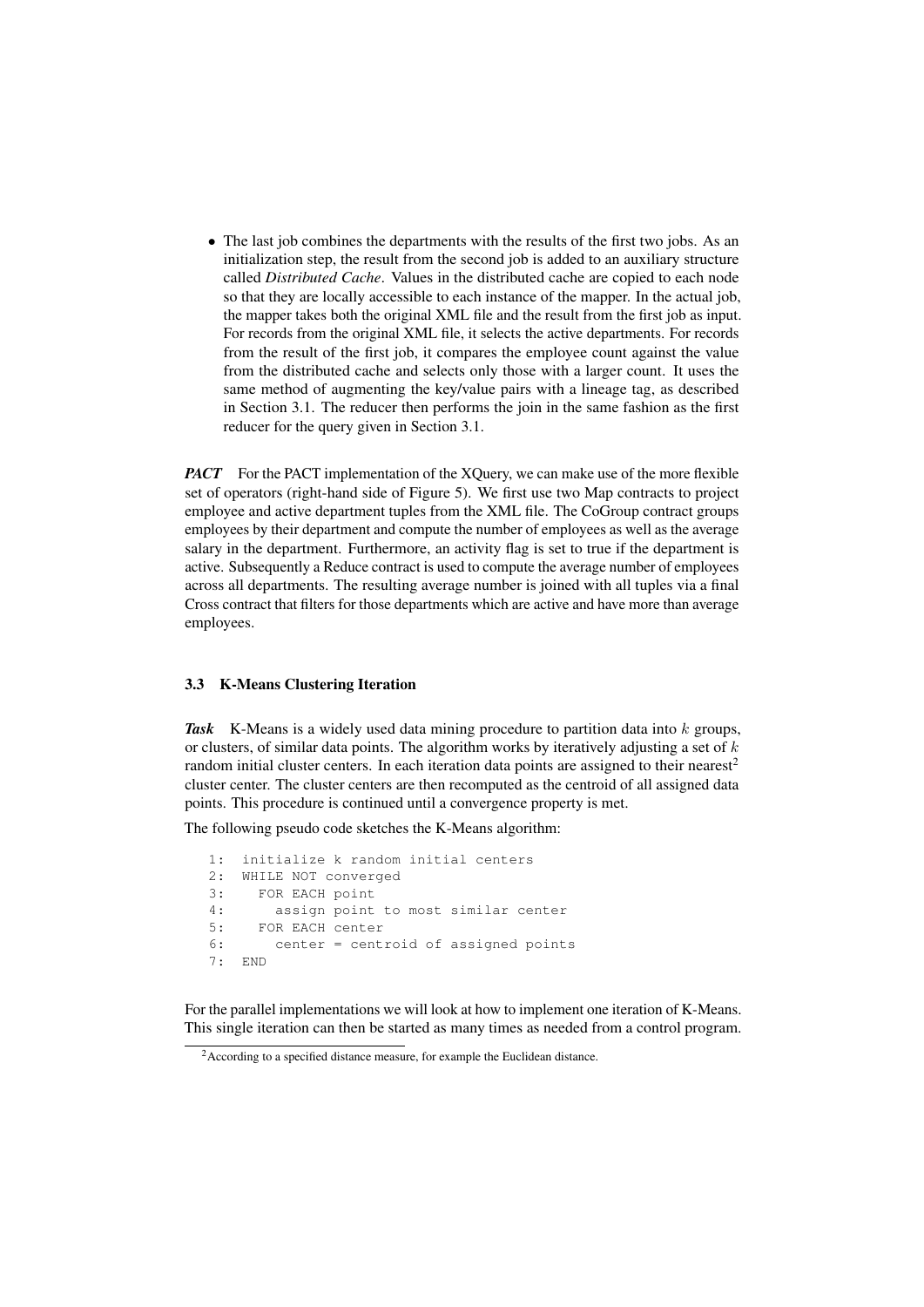One iteration includes the following two steps:

- 1. Assigning each data point to its nearest center.
- 2. Recomputing the centers from the assigned data points.

We will assume that data is stored in two files within a distributed file system - the first containing the data points in the form of point-id/location pairs (pID/pPoint), the second one containing the cluster centers in the form of cluster-id/location pairs (cID/cPoint). For the first iteration, the cluster centers will be initialized randomly. For any subsequent one, the result file written by the previous iteration will be used. The actual point data is not of interest for us and can be of arbitrary format, as long as a distance measure and a way of computing the centroid is specified.

*MapReduce* The MapReduce implementation of a K-Means iteration is illustrated on the left-hand side of Figure 6. As a preparation, we need to give the mapper access to all cluster centers in order to compute the distance between the data points and the current cluster centers. Similar as in the XQuery implementation (c. f. Section 3.2), we use the distributed cache as an auxiliary structure. By adding the file containing the cluster centers to the distributed cache, the centers are effectively broadcasted to all nodes. That way the programmer "hardcodes" the join strategy between cluster centers and data points into the MapReduce program.

The Map function is invoked for each data point and computes the pairwise distance to each cluster center. As a result, it emits for each point a (cID/pPoint) pair where cID is the ID of nearest cluster center and pPoint is the location of the point. The Reduce function processes all pairs of the same cluster center and computes its new location as the centroid from all assigned points. If the distance metric permits it, a Combine function can be introduced to pre-aggregate for each center the centroid on the local machine. Since only the pre-aggregated data is then transferred between nodes, the total volume of data transfer can be significantly reduced.

*PACT* The PACT implementation of K-Means is depicted on the right-hand side of Figure 6. Instead of having to rely on a distributed cache, the PACTs allows us to directly express the "join" between clusters and points via the Cross contract. The user function attached to the Cross contract computes the pairwise distances between data points and clusters, emitting (pID/pPoint, CID, distance) tuples. The PACT compiler can choose between broadcasting one of the inputs or using a symmetric-fragment-and-replicate strategy to build the distributed Cartesian product of centers and data points as required for the Cross contract. Here, the common choice will be broadcasting the cluster centers, since they form a very small data set compared to the set of data points.

After the Cross function, the program uses a Reduce contract to find the minimum cluster distance for each data point and emit a  $(cID/pPoint)$  tuple for the nearest cluster. The final step is similar to the MapReduce implementation: A Reduce contract computes the new center locations, with an optional Combine function pre-aggregating the cluster centroids before the partitioning.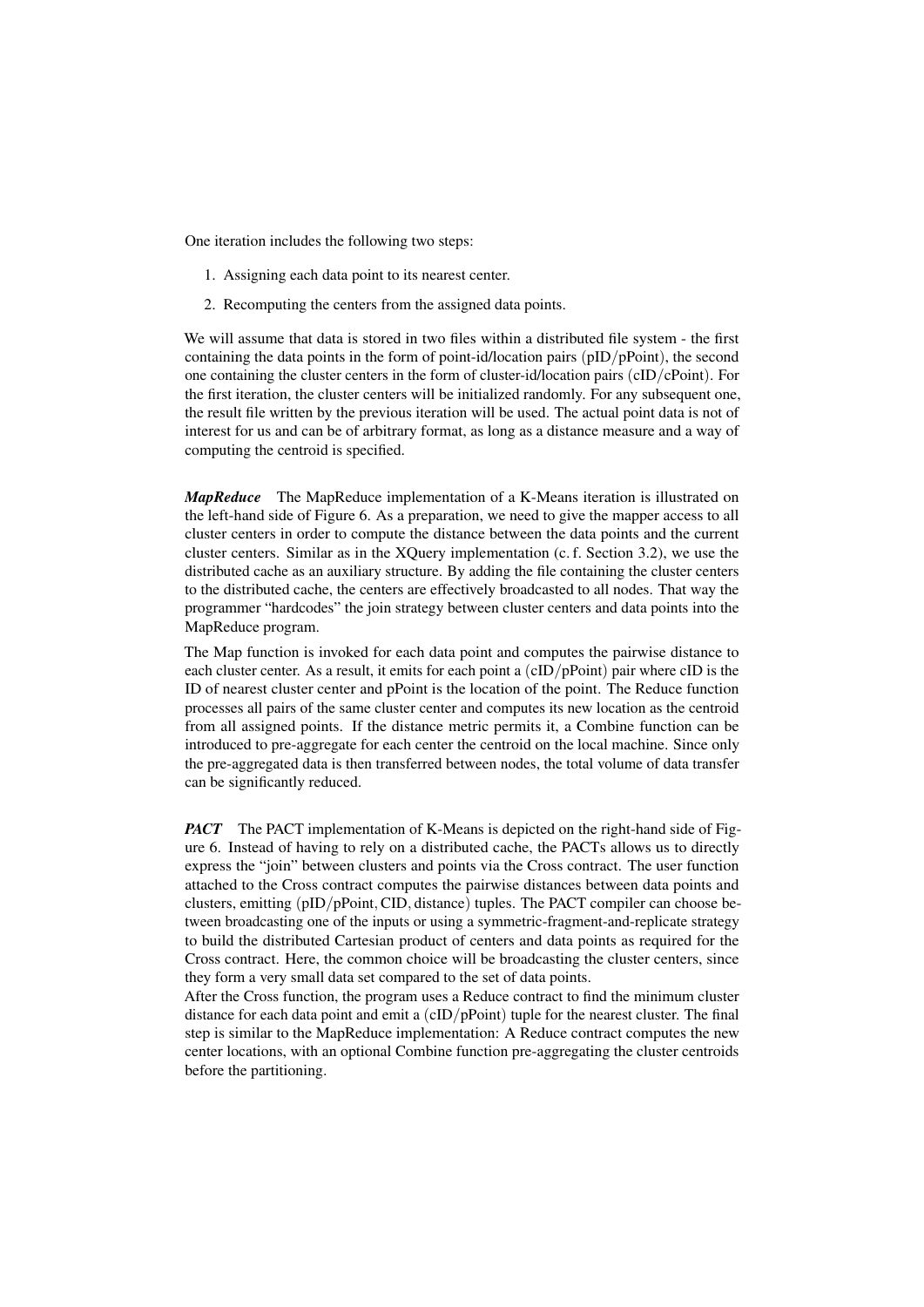

Figure 6: K-Means Iteration for MapReduce (left) and PACT (right)

The correct use of the output contracts speeds up this program significantly. Note that in Figure 6, the "data points" source is annotated with a *UniqueKey* output contract, declaring that each key/value pair produced by this source has a unique key. An implicit disjoint partitioning exists across globally unique keys. The function implementing the Cross contract declares via its output contract that it preserves the key of its left input - the data points. If the center points are broadcasted<sup>3</sup> and the data points remain on their original node, the partitioning still exists after the cross function. Even more, all tuples for the same data point occur contiguously in the result of the Cross function. The Reduce contract needs hence neither partition nor sort the data - it is already in the correct format.

This example illustrates nicely the concept of declaring the requirements for parallelization, rather than explicitly specifying how to do it. In MapReduce, the usage of a Reduce function always implies a partitioning and sort step. For PACT, the Reduce contract merely describes that the key/value pairs need to be processed group-wise by distinct key. The compiler can infer for this program that the data is already in the required form. It directly passes the data from the output of the Cross function to the Reduce function without any intermediate processing by the system.

<sup>&</sup>lt;sup>3</sup>This is the common strategy chosen by the optimizer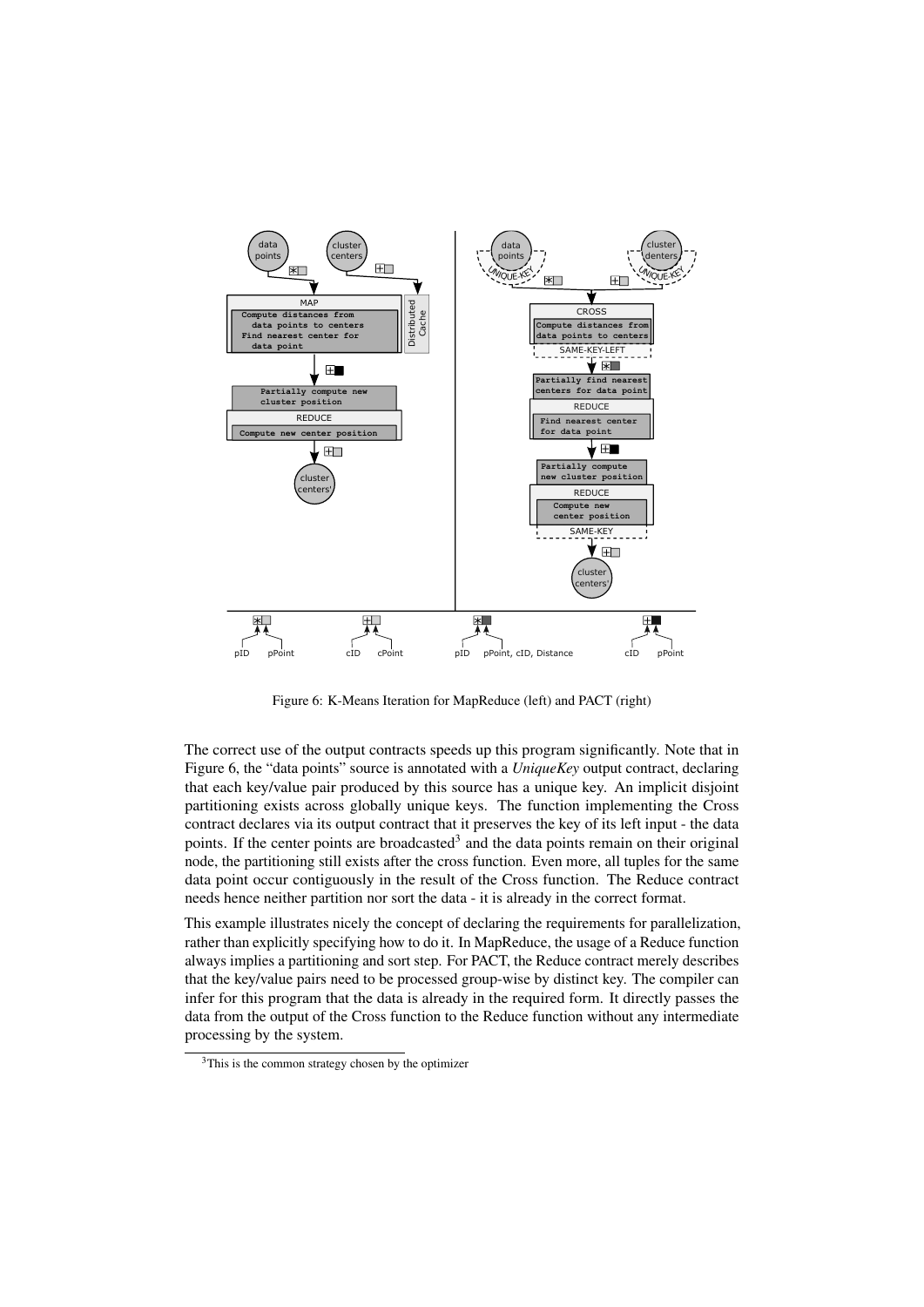

Figure 7: Example graphs for Pairwise Shortest Paths (left) and Triangle Enumeration (right)

#### 3.4 Pairwise Shortest Paths

*Task* In graph theory, the pairwise shortest path problem is the determination of paths between every pair of vertices such that the sum of the lengths of its constituent edges is minimized. Consider a directed graph  $G = (V, E, s, t, l)$  where V and E are the sets of vertices and edges, respectively. Associated with each edge  $e \in E$  is a source vertex  $v_s = s(e)$ , a target vertex  $v_t = t(e)$  and a length  $l_e = l(e)$ . The Floyd-Warshall algorithm (also commonly known as Floyd's algorithm) is an efficient algorithm for simultaneously finding the pairwise shortest paths between vertices in such a directed and weighted graph.

1: for k = 1:n 2: for i = 1:n  $3:$  for  $j = 1:n$ 4:  $D(i, j) = min(D(i, j), D(i, k) + D(k, j))$ ;

The algorithm takes the adjacency matrix  $D$  of  $G$  and compares all possible paths through the graph between each pair of vertices. It incrementally improves the candidates for the shortest path between two vertices, until the optimal is found. A parallel variant can be achieved by iteratively performing the following 4 steps until a termination criterion (number of iterations or path updates) is satisfied:

- 1. Generate two sets of key/value pairs:  $P_S = \{(p-source, p) | p \in I_k\}, P_T = \{(p-target, p) | p \in I_k)\}$
- 2. Perform an equi-join on the two sets of pairs:  $P_J = P_T \Join_{end=start} P_S$
- 3. Union the joined set of paths with the intermediate result of the previous iteration:  $P_U = P_J \bigcup I_k$
- 4. For all pairwise distances keep the paths with minimal length:  $I_{k+1} = {\min_{i,j}(\{(a,b) \in P_U | a = i \land b = j\})\}$  $l$ ength

Here  $I_k$  is the set of the shortest paths in the k-th iteration.

*MapReduce* The proposed MapReduce variant of Floyd-Warshall algorithm consists of a driver program which initiates iterations until a termination criterion is satisfied and two successive MapReduce jobs which alternately join the intermediate shortest paths and determine the paths of minimal length. The MapReduce jobs are shown on the left-hand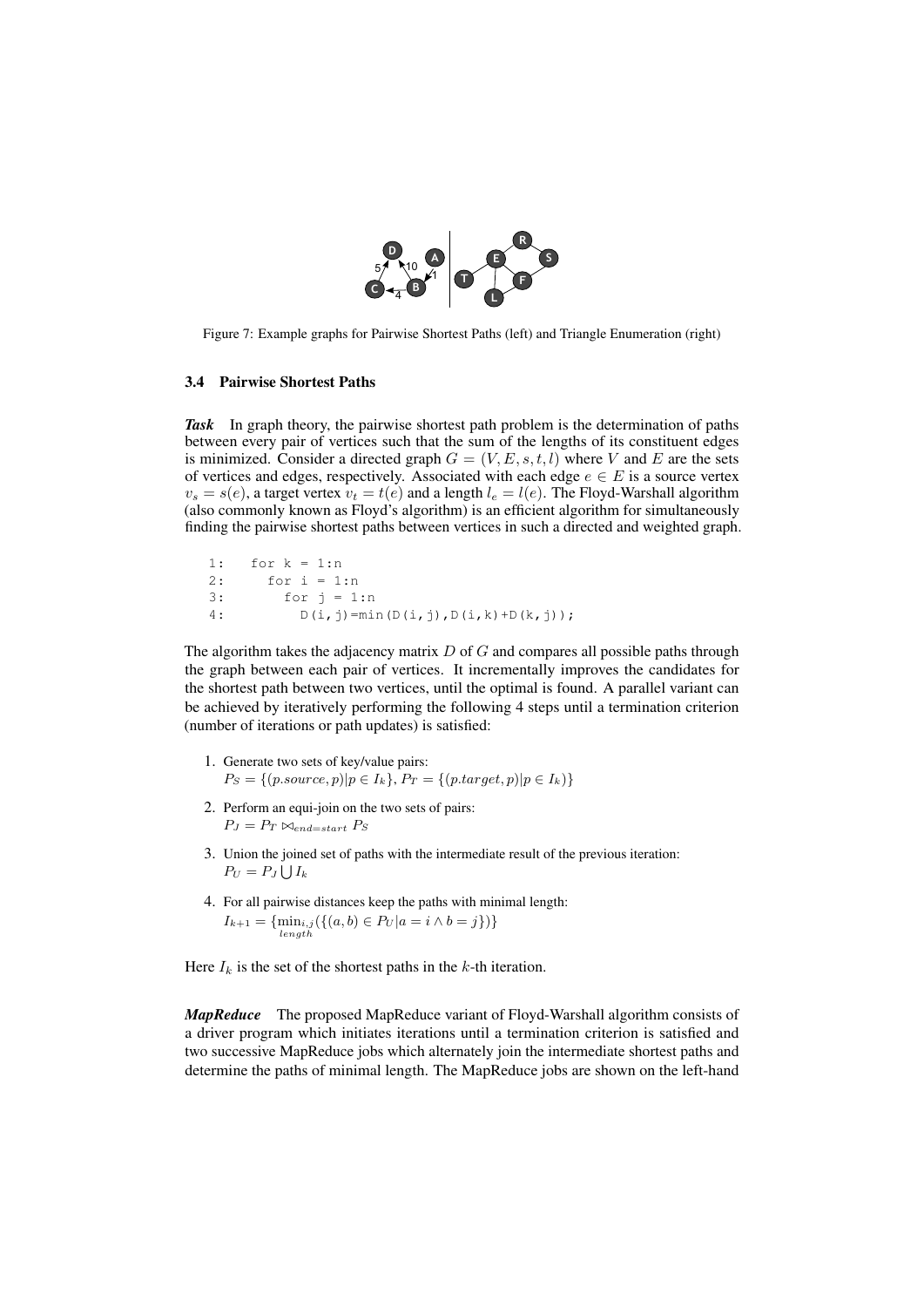

Figure 8: Implementation of the Shortest Paths Algorithm with MapReduce (left) and PACT (right)

side in Figure 8.

We assume that the input data set  $I_k$  is structured the following way: Source and target vertex of a path build a composed key, whereas the hops and length of the path from the source to the target vertex are stored in the value. For the initial iteration  $(k = 0)$ , these paths are the edges from the original graph.

The first Map task processes the inputs set  $I_k$  and generates the sets  $P_S$  and  $P_T$  by emitting each path twice: The paths emitted into  $P<sub>S</sub>$  use the source vertex of the path as key, the paths emitted into  $P_T$  use the target vertex of the path as key. The value is in both cases a description of the path containing the length and the hops. Since the mapper has only one output, a lineage tag is added to each path, describing the set it belongs to (c. f. Section 3.1). The subsequent reducer collects all paths sharing the same key and separates them into the subsets of  $P_T$  and  $P_S$ . It concatenates the paths of each element in  $P_T$  with each element in  $P<sub>S</sub>$ , thereby effectively joining the paths and creating new candidates for the path that starts at the beginning of the path described by the element from  $P_T$  and ending at the end of the path described by the element from  $P<sub>S</sub>$ . The reducer emits those paths in the same format as the input data, using the source and target vertex together as the key.

The mapper of the second job is basically an identity function. It takes the union of the original input  $I_k$  and the result of the first reducer as its inputs and re-emits it. The subsequent reducer receives all paths that start and end at the same vertices in one group. It keeps only the paths with minimal length and emits the set  $I_{k+1}$  as result of the k-th iteration.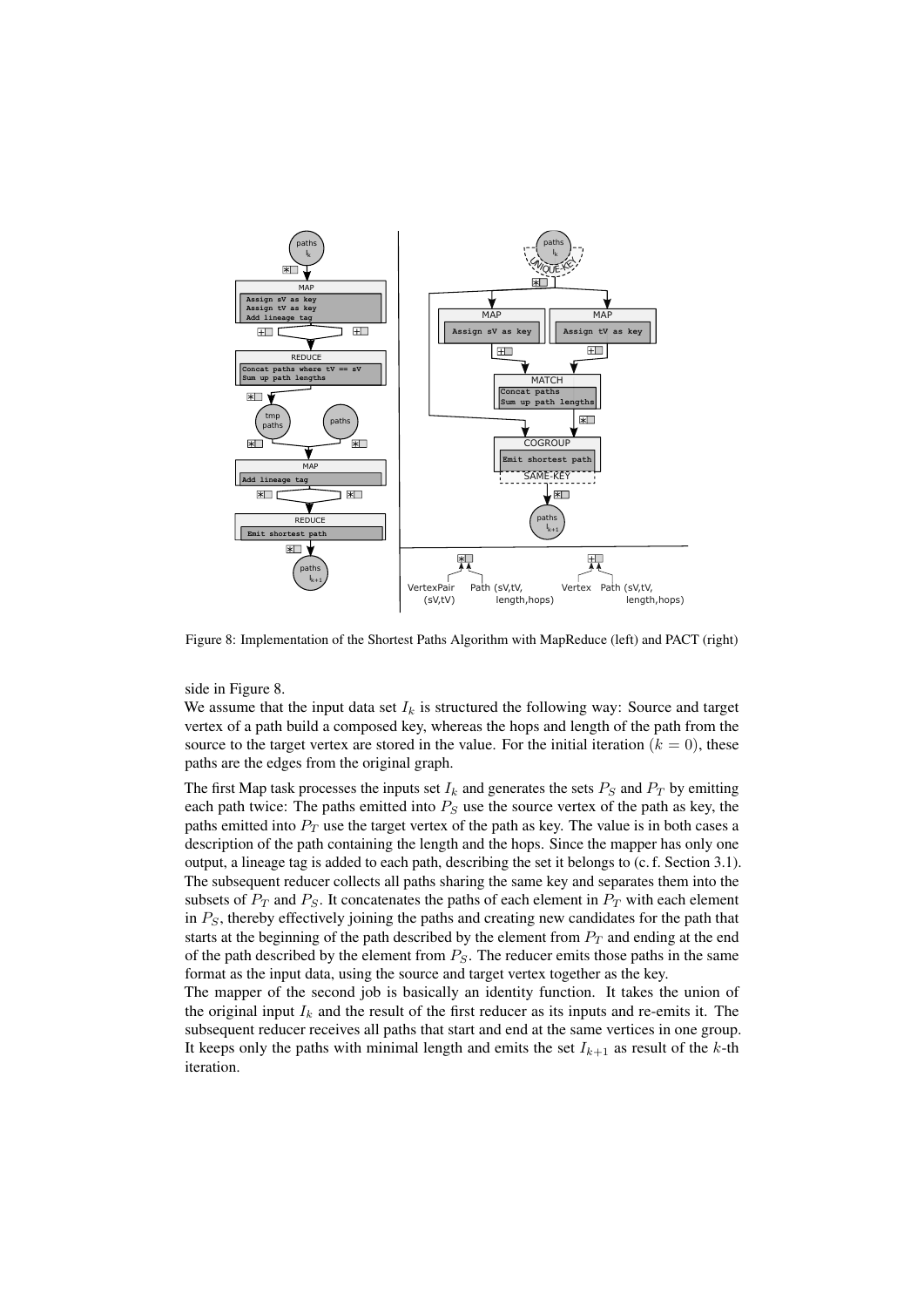*PACT* The right-hand side of Figure 8 shows the PACT variant of the same algorithm. The first mapper of the MapReduce job is substituted by two individual map tasks: the first one emits the source vertex of the path as key, the second one the target vertex. The Match performs the same task as reducer in the MapReduce variant - the join of the sets  $P<sub>S</sub>$  and  $P<sub>T</sub>$ , although in a more natural fashion. Finally, the CoGroup contract guarantees that all pairs (with the same key) from two different inputs are supplied to the minimum aggregation. It does so by grouping the output of the Match by individually, selecting the shortest of the new paths for each pair of vertices. Lastly, it compares the length of that path with the original shortest path's length and returning the shorter.

#### 3.5 Edge-Triangle Enumeration

*Task* Identifying densely-connected subgraphs or *trusses* [Coh08] within a large graph is a common task in many use-cases such as social network analysis. A typical preprocessing step is to enumerate all triangles (3-edge cycles) in the graph. For simplicity, we consider only undirected graphs, although the algorithm can be extended to handle more complex graph structures (like multigraphs) with the help of a simplifying preprocessing step. The algorithm requires a total order over the vertices to be defined, for example a lexicographical ordering of the vertex IDs. The graph is stored in the distributed filesystem as a sequence of edges (pairs of vertices). When generating the key/value pairs from the file, each edge will be its own pair. Inside the pair, both the key and value will consist of both the edge's vertices, ordered by the defined ordering.

*MapReduce* The MapReduce approach to solve the edge-triangle enumeration problem was proposed by Cohen [Coh09]. It requires the graph to be represented as a list of edges, augmented with the degrees of the vertices they connect. The implementation is depicted on the left-hand side of Figure 9 and comprises two successive MapReduce jobs that enumerate and process the so-called *open triads* (pairs of connected edges) of the graph. The first Map task sets for each edge the key to its lower degree vertex. The subsequent reducer works on groups of edges sharing a common lower-degree vertex and outputs each possible subset consisting of two edges, using the vertex pair defined by the ordering of the two corresponding higher-degree vertices as the key. The mapper of the second job takes two inputs – the original augmented edge list and the open triads from the preceding reducer. It sets the edge's vertices (in order) as the key for the original edges and leaves the open triads unchanged. The technique of adding a lineage tag to each record is used, allowing the second reducer to separate its inputs again into sets of open triads and edges. Hence, it works on groups consisting of zero or more open triads and at most one single edge which completes the triads forming a closed 3-cycle.

*PACT* The edge-triangle enumeration algorithm can be expressed as a PACT program as shown on the right-hand side of Figure 9. The first MapReduce job, enumerating all open triads, can be reused without any further change. The second MapReduce job is replaced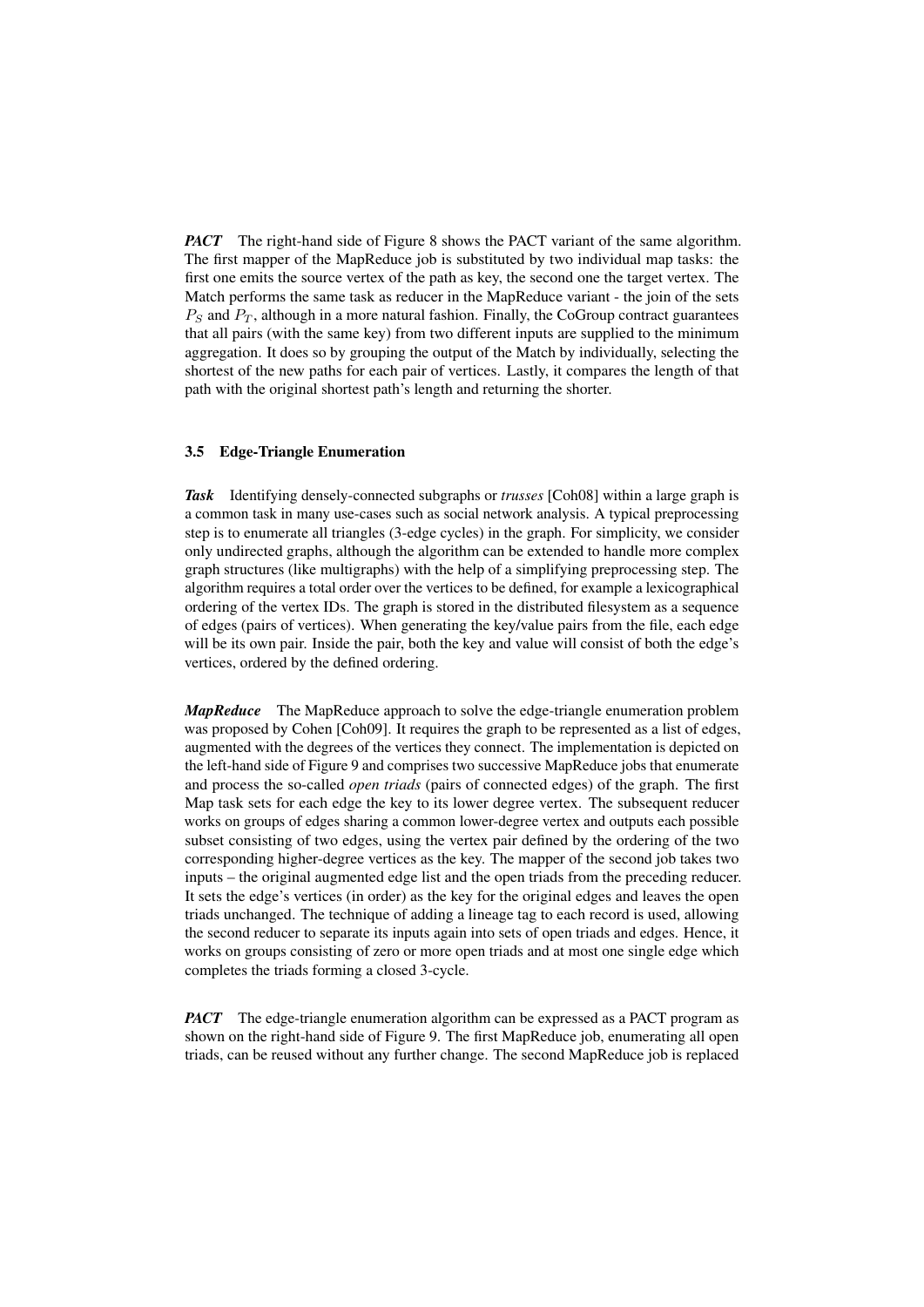

Figure 9: Enumerating triangles with MapReduce (left) and PACT (right)

by a Match contract with two inputs – the Reduce contract's result and the original edge list. Open triads and closing edges are matched by their key. The Match function closes the triad and outputs the three edges as a closed triangle.

# 4 Related Work

In recent years a variety of approaches for web-scale data analysis have been proposed. All of those efforts base on large sets of shared-nothing servers and a massively-parallel job execution. However, their programming abstractions and interfaces differ significantly.

The MapReduce programming model and execution framework [DG04] are among the first approaches for data processing on the scale of several thousand machines. The idea of separating concerns about parallelization and fault tolerance from the sequential user code made the programming model popular. As a result, MapReduce and its open source implementation Hadoop [Had] have evolved as a popular parallelization platform for both industrial [TSJ+09, ORS+08, BERS] and academic research [YDHP07, VCL10].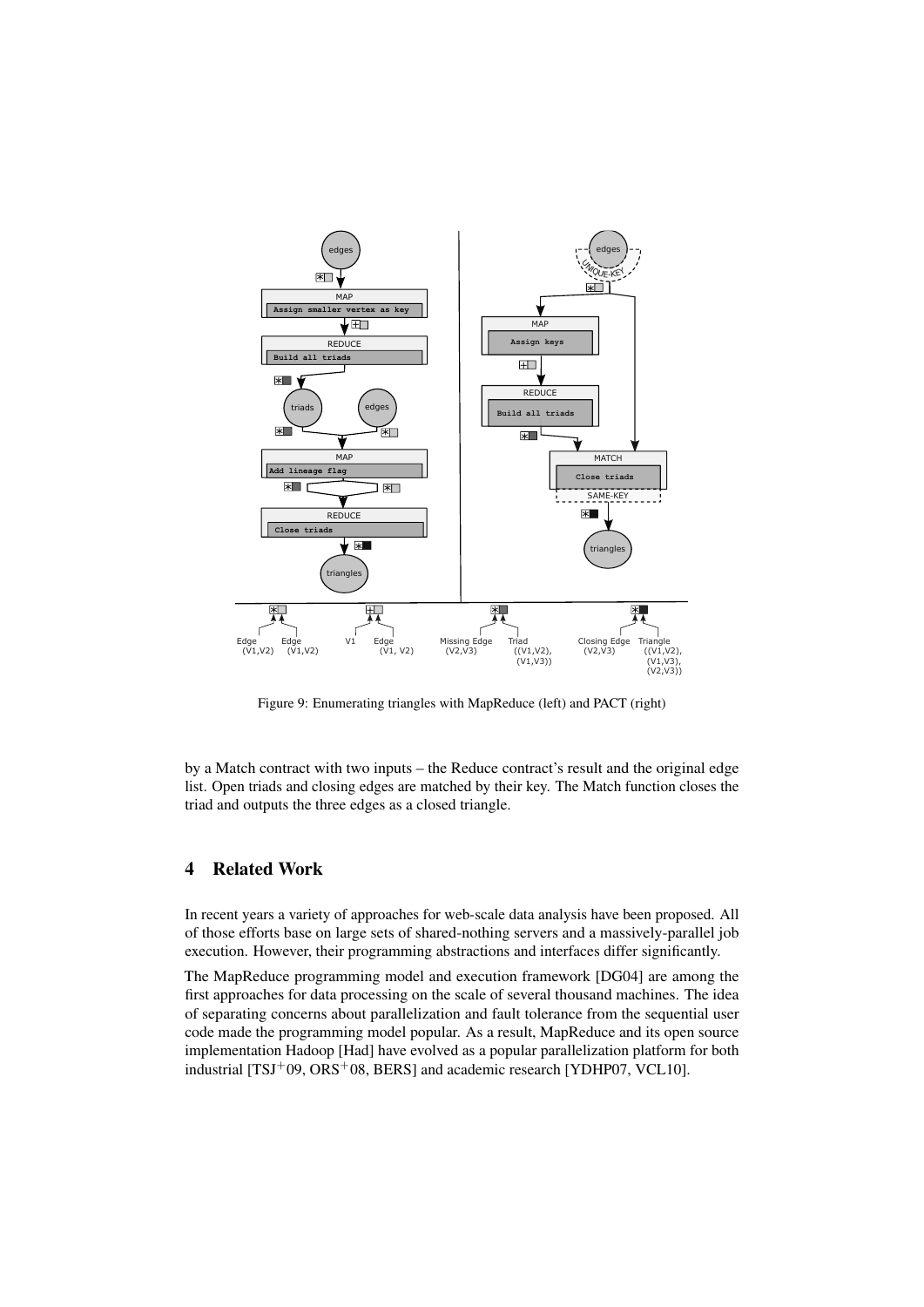Due to the need for ad-hoc analysis of massive data sets and the popularity of Hadoop, the research and open-source communities have developed a number of higher-level languages and programming libraries for Hadoop. Among those approaches are Hive  $[TSI^+09]$ , Pig [ORS<sup>+</sup>08], JAQL [BERS], and Cascading [Cas]. Those projects have a similar goals in common, such as to ease the development of data parallel programs and to enable the reuse of code. Data processing tasks written in any of these languages are compiled into one or multiple MapReduce jobs which are executed on Hadoop. However, all approaches are geared to different use-cases and have considerably varying feature sets.

The Hive system focuses on data warehousing scenarios and is based on a data model which is strongly influenced by the relational data model. Its language for ad-hoc queries, HiveQL, borrows heavily from SQL. Hive supports a subset of the classical relational operations, such as select, project, join, aggregate, and union all. Pig's data and processing model is less tightly coupled to the relational domain. The query language Pig Latin is rather designed to fit in a sweet spot between the declarative style of SQL, and the low-level, procedural style of MapReduce [ORS<sup>+</sup>08]. JAQL is a query language for the JSON data model. Its syntax resembles UNIX pipes. Unlike HIVE or Pig, JAQL's primary goal is the analysis of large-scale semi-structured data.

All of the three languages apply several optimizations to a given query that the PACT compiler applies as well. The key difference is, that they deduce their degrees of freedom from the algebraic specification of their data model and its operators. In contrast, PACT's compiler deduces them from the input and output contracts, thereby maintaining schemafreeness, which is one of the main distinction between MapReduce systems and relational databases. Another important difference is that HIVE, JAQL, and Pig realize their decisions within the user code, which is nontransparent to the execution platform. The PACT compiler's decisions are known to the execution framework and hence could be adapted at runtime. All aforementioned languages could be changed to compile to PACT programs instead of MapReduce jobs, automatically benefiting from the PACT compiler optimizations. Therefore, those works are orthogonal to our.

Cascading is based on the idea of pipes and filters. It provides primitives to express for example split, join, or grouping operations as part of the programming model. Cascading's abstraction is close to the PACT programming model. However, like the declarative languages discussed above, Cascading translates its programs by directly mapping them into a sequence of MapReduce jobs. It performs only simple rewrite optimizations such as chaining map operations. Given the more flexible execution engine Nephele, the PACT compiler considers several alternative plans with different execution strategies (such as broadcasting vs. repartitioning) for a given program.

Despite the success of the MapReduce programming model, its ability to efficiently support complex data processing tasks, e.g. join-like operations, has been a major concern [YDHP07, PPR<sup>+</sup>09, BEH<sup>+</sup>10]. As a remedy, Yang et al. [YDHP07] proposed to extend the classic Map and Reduce cycle by a third, so-called Merge phase. The additional Merge phase can process data from two separate input sets and therefore enables a more natural and efficient implementation of join-like operators. Several strategies for efficient domain-specific join operations based on the unmodified version of MapReduce exist, e.g. set similarity joins [VCL10]. Other work focuses on improving Hadoop's support for iterative tasks [BHBE10].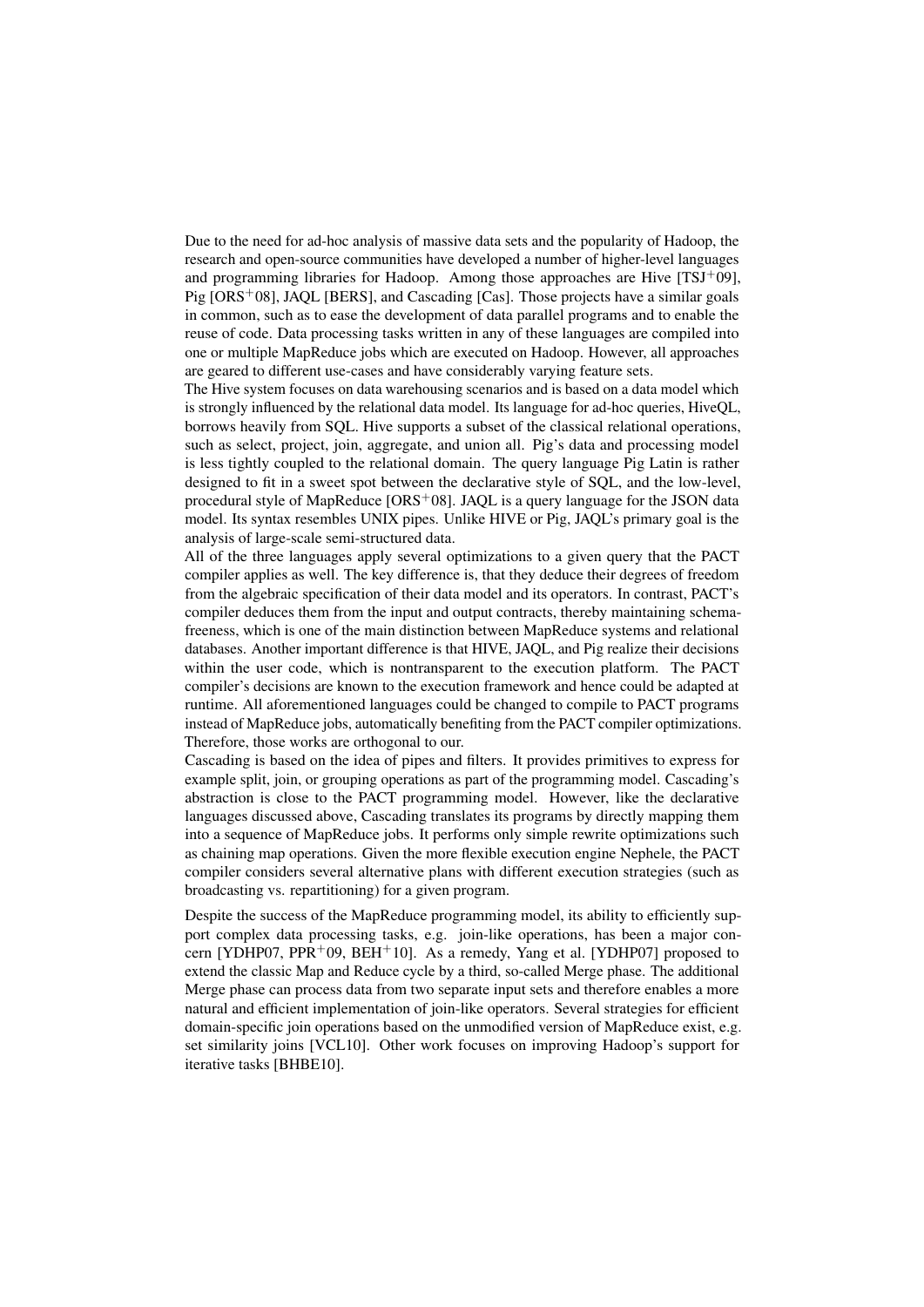SCOPE  $\text{ICJL}^{+}081$  and DryadLINO  $\text{IYIF}^{+}081$  are declarative query languages and frameworks, designed to analyze large data sets. Both approaches differ from the already discussed approaches, as they do not build upon MapReduce. Instead, queries are compiled to directed acyclic graphs (DAGs) and executed by the Dryad system  $[IBY<sup>+</sup>07]$ . In that sense, SCOPE and DryadLINQ are similar to the PACT programming model, which is compiled to a DAG-structured Nephele schedule. However, SCOPE and DryadLINQ are higher-level languages and not offer an abstraction that enables dynamic parallelization. In contrast to MapReduce-based query languages or the Nephele/PACT system, both languages omit an explicit, generalized parallelization model. Instead, they consider parallelization on a language-specific level.

## 5 Conclusions

We presented a comparison of several analytical tasks in their MapReduce and PACT implementations. The PACT programming model is a generalization of MapReduce, providing additional second-order functions, and introducing output contracts. While the performance benefits of the PACT programming model were shown in previous work  $[BEH<sup>+</sup>10]$ , this paper focused on the perspective of the programmer.

We have shown that the extended set of functions suits many typical operations very well. The following points clearly show PACTs advantages over MapReduce: 1) The PACT programming model encourages a more modular programming style. Although often more user functions need to be implemented, these have much easier functionality. Hence, interweaving of functionality which is common for MapReduce can be avoided. 2) Data analysis tasks can be expressed as straight-forward data flows. That becomes in particular obvious, if multiple inputs are required. 3) PACT frequently eradicates the need for auxiliary structures, such as the distributed cache which "brake" the parallel programming model. 4) Data organization operations such as building a Cartesian product or combining pairs with equal keys are done by the runtime system. In MapReduce such functionality must be provided by the developer of the user code. 5) Finally, PACT's contracts specify data parallelization in a declarative way which leaves several degrees of freedom to the system. These degrees of freedom are an important prerequisite for automatic optimization - both a-priori and during runtime.

## References

- [ABE<sup>+</sup>10] Alexander Alexandrov, Dominic Battré, Stephan Ewen, Max Heimel, Fabian Hueske, Odej Kao, Volker Markl, Erik Nijkamp, and Daniel Warneke. Massively Parallel Data Analysis with PACTs on Nephele. *PVLDB*, 3(2):1625–1628, 2010.
- [BEH<sup>+</sup>10] Dominic Battré, Stephan Ewen, Fabian Hueske, Odej Kao, Volker Markl, and Daniel Warneke. Nephele/PACTs: A Programming Model and Execution Framework for Web-Scale Analytical Processing. In *SoCC '10: Proceedings of the ACM Symposium on Cloud Computing 2010*, pages 119–130, New York, NY, USA, 2010. ACM.